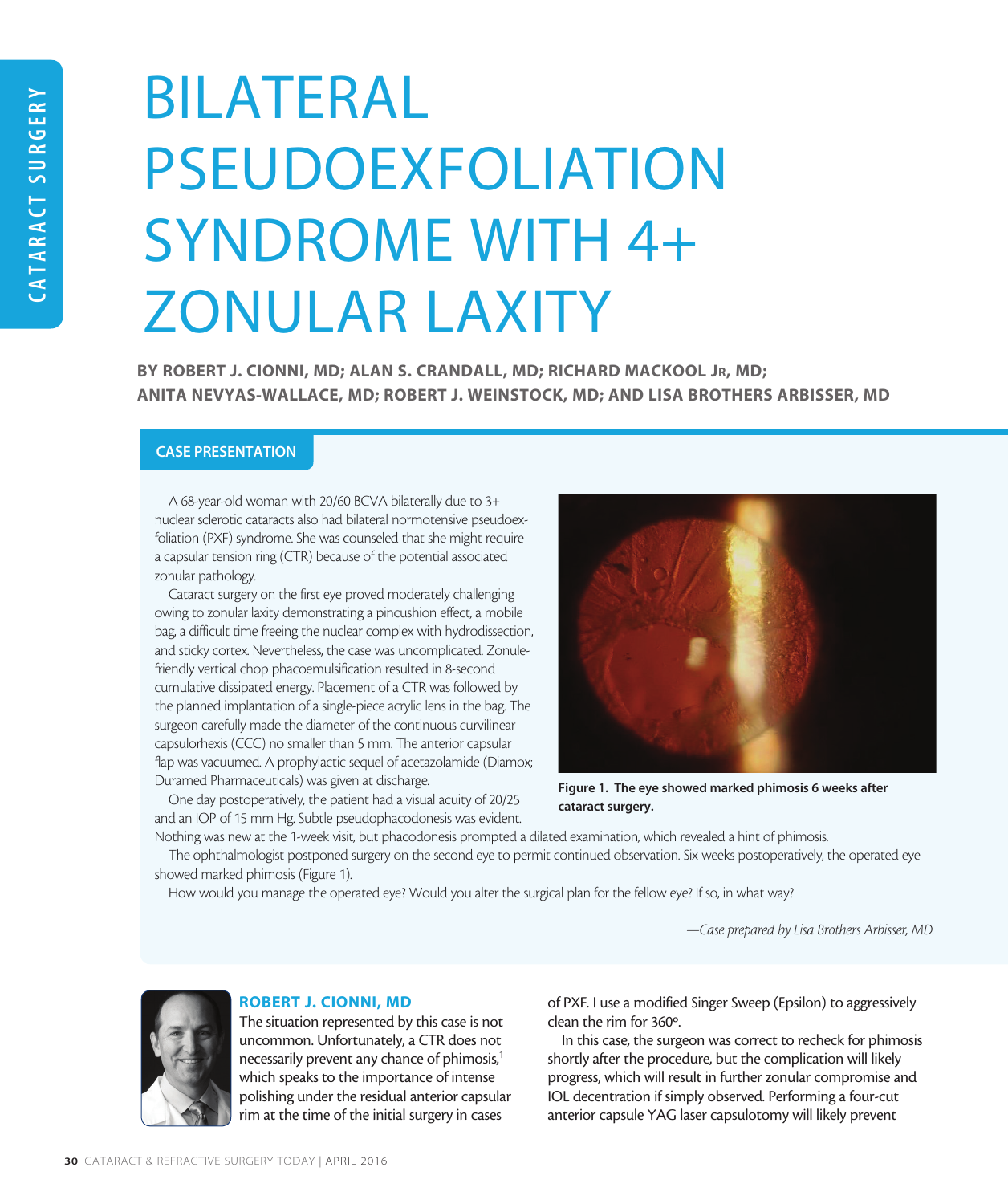further phimosis and enlarge the central opening. It would be my first step in managing this case.

If significant pseudophacodonesis is present and/or significant IOL decentration occurs, I would perform suture fixation to the scleral wall. A double-armed Gore-Tex suture (off-label use; W.L. Gore & Associates) or a 9–0 Prolene suture (Ethicon) could be passed through the periphery of the capsular bag to capture the CTR and suture it to the scleral wall via a Hoffman pocket.<sup>2</sup> A single fixation superiorly is likely all that would be needed, but if the IOL decentered superiorly during this maneuver, I would also fixate the CTR in a similar fashion inferiorly. As evidenced by the phimosis, there should be sufficient peripheral fibrosis to ensure that the capsular bag will not rupture during or after this procedure.



# ALAN S. CRANDALL, MD

This presentation is unusual only in the timing of the phimosis of the capsule. My colleagues and I have reported late in-the-bag IOL subluxation,<sup>3,4</sup> which occurs about 8.5 years postoperatively on average. The increase in the subluxation appears to relate to the use of the CCC and is seen frequently in eyes with PXF

syndrome. It appears to be associated with zonular weakness or stress during surgery and especially capsular fibrosis.<sup>1</sup> The use of a CTR helps to center the bag complex but does not prevent subluxation or capsular phimosis.<sup>1</sup>

In this case, I would not be comfortable waiting for the subluxation. I would enlarge the capsular opening. One could use a YAG laser to cut the anterior capsule (usually four openings), releasing the zonular stress. Samuel Masket, MD, has told me via email that a femtosecond laser can be used to increase the capsulotomy's diameter. In an eye with pseudophacodonesis, however, both procedures would be very tricky, and because the bag is already moving, I would take the patient to the OR and manually open the capsule; I would use scissors to initiate a tear and bimanually enlarge the capsulotomy's diameter. I would use an ab externo approach to scleral fixate the complex.

In the patient's second eye, I would use a zonule-friendly technique just as in the first eye, which would include a CTR. I would preemptively select a Malyugin Ring (MicroSurgical Technology) or a Cionni Ring for Scleral Fixation or an Ahmed Capsular Tension Segment (both from Morcher and distributed in the United States by FCI Ophthalmics).<sup>5-8</sup>



# RICHARD MACKOOL Jr, MD

For this patient with severe capsular contracture, it would be necessary to stabilize the operated eye before proceeding to the fellow eye. An anterior YAG capsulotomy (and posterior capsulotomy if required) should be sufficient to clear the visual axis and relieve zonular tension. When performing an anterior

capsulotomy, surgeons should monitor the IOP after laser treatment, because transient IOP spikes can occur. It is also advisable

for the patient to use a topical steroid for the first postoperative week.

For the second eye, I would perform phacoemulsification with removal of the lens epithelium. Polishing the undersurface of the anterior capsule for 360º with a 90º I/A tip and polishing the posterior capsule with a cannula while injecting viscoelastic would minimize the residual cellular material responsible for capsular phimosis. A CTR and hydrophobic acrylic IOL could then be inserted. A postoperative steroid for 6 weeks is my usual regimen. If the second eye developed phimosis, I would laser the capsule.

# ANITA NEVYAS-WALLACE, MD



The progressive capsular phimosis of the first eye requires treatment by multiple short, radial, YAG laser incisions at the edge of the capsulorhexis.

Protecting the zonule during surgery on the second eye will be key. I would stabilize the bag intraoperatively using capsule retractors

(MicroSurgical Technology) and size the capsulorhexis to permit capture of the lens implant's optic.

After hydrodissection, I would attempt slight rotation of the lens nucleus. Any "snap back" of the nucleus to its original position suggests that attempted rotation is stressing the zonule. Safe options for mobilizing the nucleus at that point include repeated hydrodissection and early cortical aspiration (by the bevel-down phaco tip). Removing cortex creates space for further hydrodissection and allows zonule-friendly mobilization of the nucleus for chopping.

After vertical chop and during removal of the nuclear segments, I would frequently re-inflate the bag with viscoelastic in



Figure 2. Guiding the leading haptic of a CTR prevents it from disinserting the zonule. (Reprinted with permission from Wang MX. *Refractive Lens Exchange: a Surgical Treatment for Presbyopia*. Thorofare, NJ: Slack; 2015.)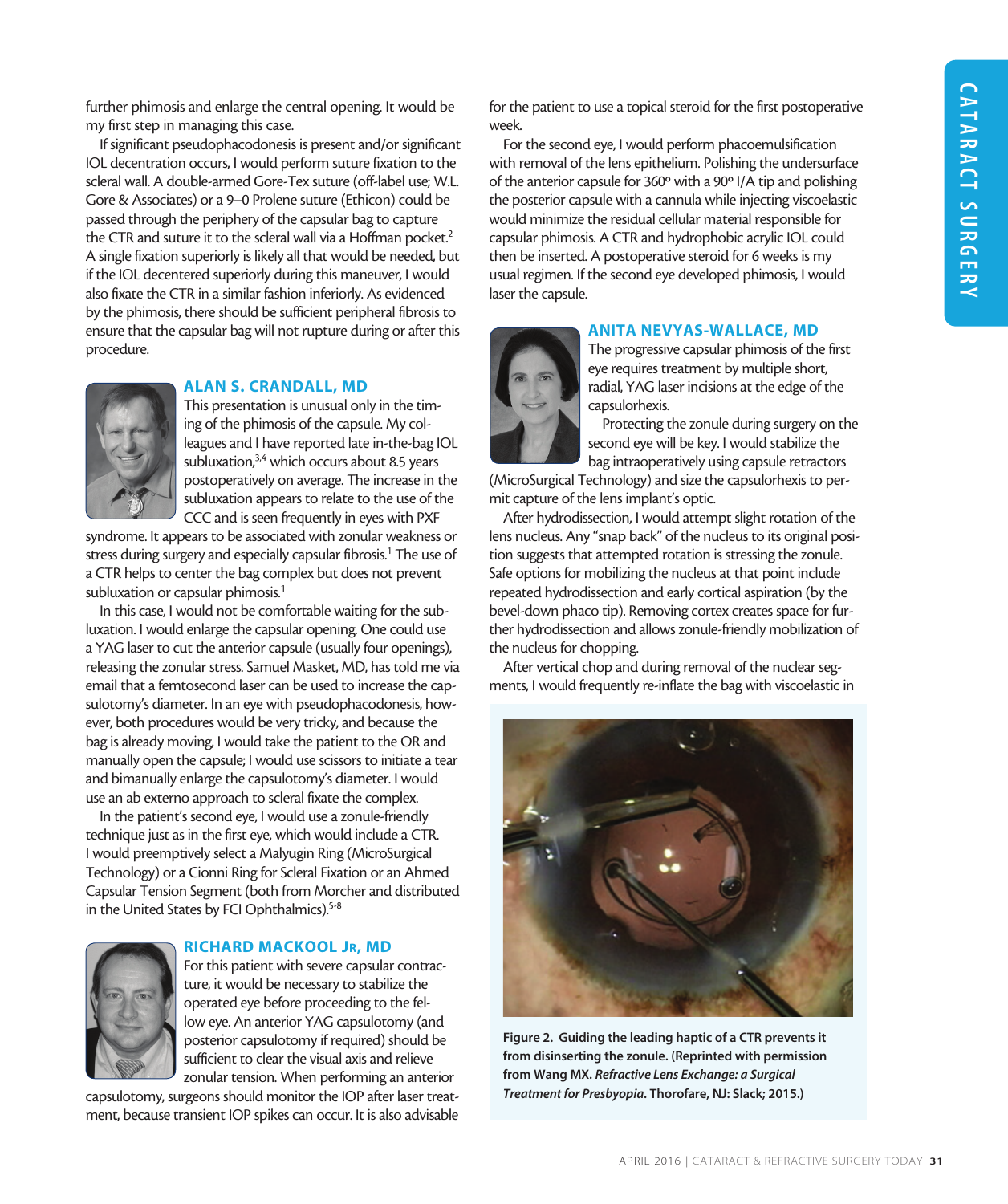order to keep a billowing posterior capsule from being aspirated into the phaco tip. If, after nuclear removal, the bag were only mildly mobile, then an anterior chamber maintainer might keep back the capsule and facilitate cortical removal by repeated hydrodissection. If the bag were more than mildly mobile, cortical removal by repeated viscodissection would be a safer choice. Directly peeling cortex from the capsule stresses the zonule unnecessarily and should be avoided in this setting.

Leaving the capsular bag as free of cortical material as possible may reduce the chance of capsular phimosis and irregular contracture. I find irrigating into the equator of the bag to be a helpful technique for finding and liberating hidden cortical material. Strands and sheets of cortex adherent to the capsule may also be dislodged by hydrodissection. This is a preferable strategy to vacuuming or polishing the capsule, both as far as the former's avoidance of zonular traction and the reduced risk of tearing the capsule. In my experience, the irrigating stream from the 27-gauge sandblasted Nevyas-Wallace Cortex Liberation cannula (Katena) liberates cortex more safely than does pulling the material from the capsule.

Although the first eye has demonstrated that a CTR cannot be counted upon to prevent phimosis, placing such a device still might help to stabilize the bag. Should either eye's bag-IOL complex someday dislocate, the CTR might facilitate suture fixation. To insert a CTR without stressing the zonule, I would use a second instrument to guide the ring's leading haptic so that it does not contact the bag's equator until most of the ring has been introduced (Figure 2). The CTR will most easily be flexed if its injector does not extend far into the anterior chamber. I would take care to avoid placing the CTR through the loop of a capsule retractor.

In my experience, placing a three-piece IOL in the ciliary sulcus and capturing the optic posteriorly through the capsulorhexis serve to protect the iris from chafing by the optic, help to prevent capsular phimosis, and improve the chances of long-term stability. I would use an aberration-neutral aspheric, three-piece, monofocal IOL to minimize sensitivity to decentration such as the LI61AO (Bausch + Lomb), AQ2010V (STAAR Surgical), or Sensar AR40 (Abbott Medical Optics).

After removing the capsule support hooks, I would implant the IOL in the ciliary sulcus and then capture the optic posteriorly into the capsular bag. After viscoelastic removal, I would instill triamcinolone into the anterior chamber to verify that no vitreous was present.



### ROBERT J. WEINSTOCK, MD

The operated eye shows marked anterior capsular phimosis relatively early in the postoperative period. If it is visually significant, I would consider intervening with either a YAG or a femtosecond laser. The least invasive method would be to use a YAG laser to treat the anterior capsule and attempt to enlarge

the anterior capsular opening. Multiple shots with low energy settings usually do the job. Alternatively, the femtosecond laser could be used to make a secondary, larger capsulotomy outside the margin of the current capsular opening. Although I have yet to try this technique, it has been reported to be a successful management option but does require surgical intervention.<sup>9</sup>

For the fellow eye, I would make a 7- to 8-mm capsulotomy with a femtosecond laser, which would reduce the mechanical stress on the zonules that usually occurs with a manual capsulorhexis in PXF patients. I would perform thorough hydrodissection and hydrodelineation, followed by gentle nuclear and cortical removal. I would also polish the underside of the anterior capsule to remove all lens epithelial cells. I would place a CTR and a three-piece IOL such as the LI61AO. In my experience, this lens is very resistant to decentration and is not as prone to capsular fibrosis as single-piece hydrophobic acrylic lenses.



# WHAT I DID: LISA BROTHERS ARBISSER, MD

The patient's first eye required YAG laser anterior capsular relaxing incisions. I used a contact goniolens and low power to make small cuts 180º apart in six pie-shaped wedges. The edges were under significant tension and were conservatively placed so as not to extend too far

peripherally (Figure 3A). I prescribed an extra topical steroid and nonsteroidal anti-inflammatory drug.

Two weeks later, I was surprised to see there was already evidence of fibrotic healing of the YAG incisions, which I therefore further enlarged with a second sitting at the laser. (Figure 3B).

# **O WATCH IT NOW**

Surgery on the patient's second eye was uncomplicated, but Lisa Brothers Arbisser, MD, later recognized that one modification to her technique was warranted.

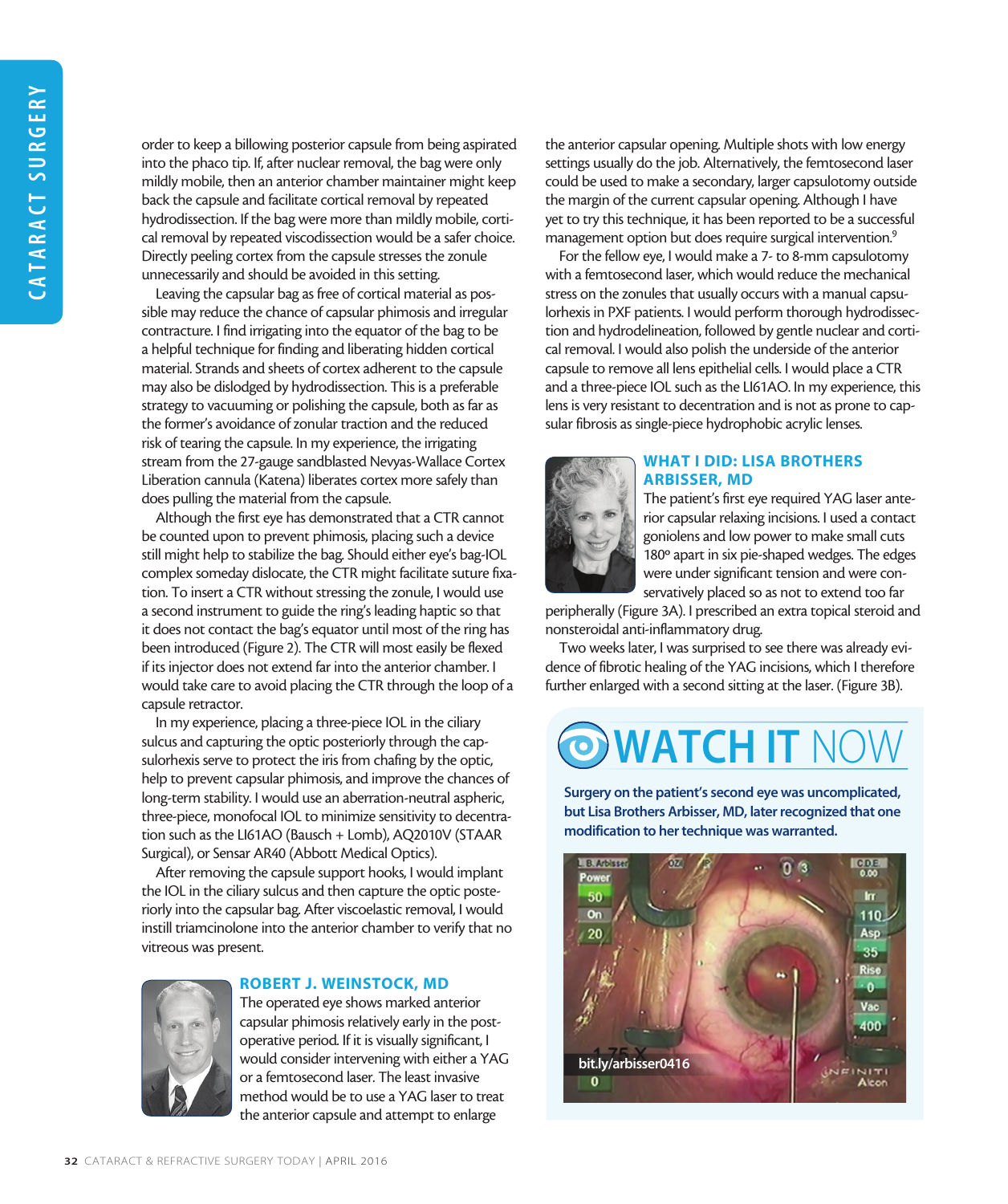

Figure 3. Dr. Arbisser performed YAG laser anterior capsular relaxing incisions (A) and then enlarged them at the laser 2 weeks later to address fibrotic healing (B).

Two months postoperatively, the eye was quiet and stable with a visual acuity of 20/20 and mild pseudophacodonesis. The patient understood the low risk of future bag-lens dislocation, and we agreed to proceed with cataract surgery on the fellow eye.

In my experience, one thing bag-lens dislocations have in common is an intact CCC and usually phimosis. I therefore decided I needed a stent to stabilize the fellow eye. In addition to placing a CTR, I planned to implant a three-piece IOL with the haptics in the sulcus and to capture the optic through the CCC into the bag.



Figure 4. Dr. Arbisser performed cataract surgery on the patient's second eye with optic capture of the IOL.

The zonules in this eye proved to be at least as lax as in the first eye. The case was uncomplicated. With a hovering caliper, I carefully kept the diameter of the CCC just under 5 mm to facilitate capture. Surgery went as planned, but I subsequently realized one modification to my technique was needed. One should remove the ophthalmic viscosurgical device (OVD) from the bag after placing the CTR but before implanting the lens so as not to entrap much OVD in the optic-sealed bag. The patient in this case did not experience a capsule expansion syndrome, but this could be a risk if too much OVD were left behind the optic. The OVD can imbibe fluid, necessitating release via an early posterior YAG capsulotomy to restore normal lens position and refraction. This potential complication is therefore best avoided.

On day 1 and at all subsequent visits, the patient's visual acuity was 20/20, the IOP was normal, and the lens was stable with no pseudophacodonesis and no phimosis (Figure 4).

My hope is that this implantation method will prevent late dislocation, because the bag supports the lens, the lens haptics in the sulcus support the bag, the CTR expands the bag, and most importantly, the optic stents the CCC, thus preventing progressive phimosis. The stability of the complex in this case convinced me to use optic capture for all patients with PXF who demonstrate marked zonular laxity at surgery. I have only 7 years of follow-up (most dislocations happen 8-10 years postoperatively<sup>3</sup>), however, and do not have the capacity to collect enough data to know if this approach could solve the growing problem.  $\blacksquare$ 

<sup>1.</sup> Werner L, Zaugg B, Neuhann T, et al. In-the-bag capsular tension ring and intraocular lens subluxation or dislocation: a series of 23 cases. *Ophthalmology*. 2012;119(2):266-271.

<sup>2.</sup> Hoffman RS, Fine IH, Packer M. Scleral fixation without conjunctival dissection. *J Cataract Refract Surg*. 2006;32(11):1907-1912. 3. Davis D, Brubaker J, Espandar L, et al. Late in-the-bag spontaneous intraocular lens dislocation; evaluation of 86 consecutive cases. *Ophthalmology*. 2009;116:664-670.

<sup>4.</sup> Jehan FS, Mamalis N, Crandall AS. Spontaneous late dislocation of intraocular lens within the capsular bag in pseudoexfoliation